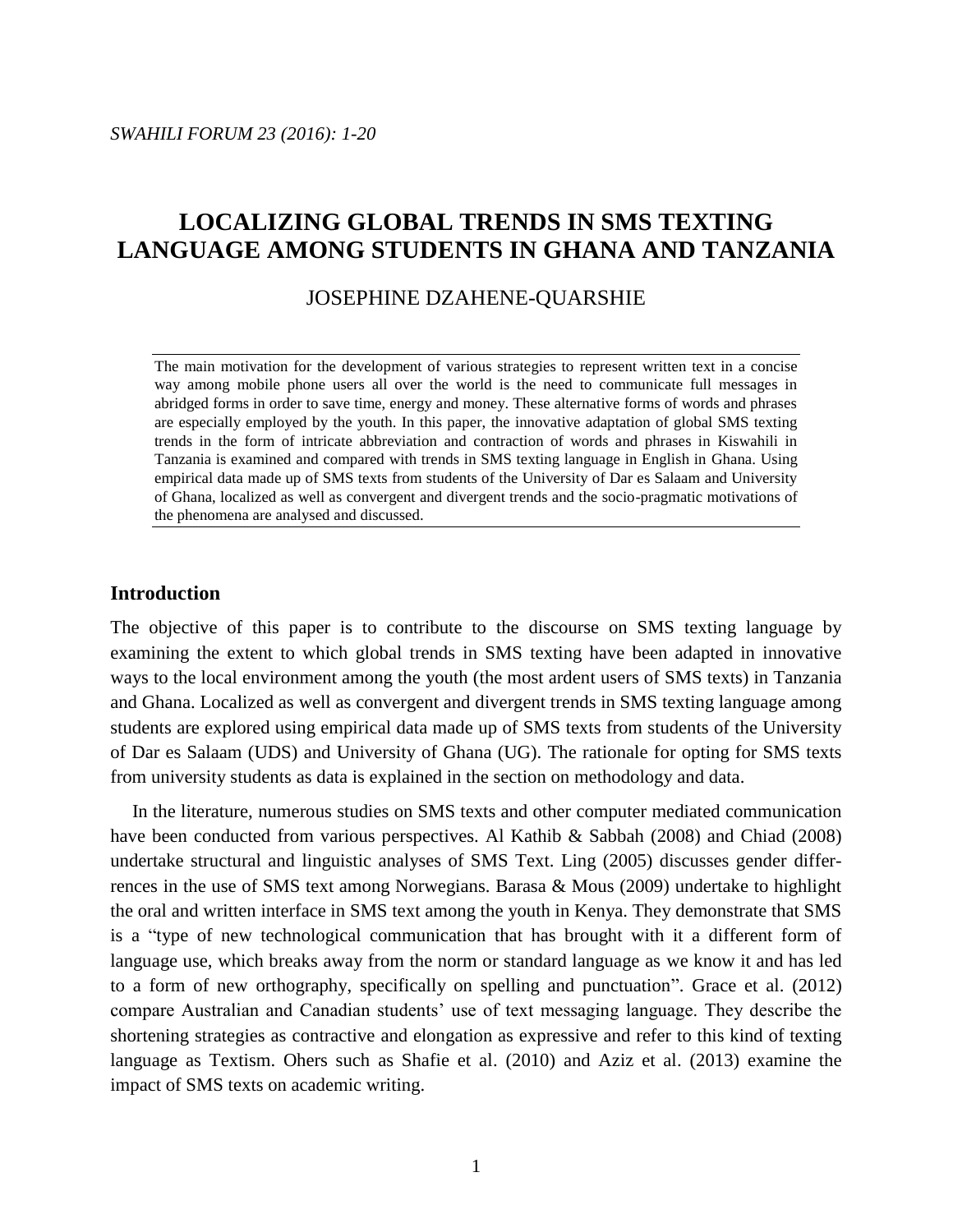Mutembei (2011) in his paper titled *Kukitandawazisha Kiswahili Kupitia Simu za Kiganjani: Tafakari kuhusu Isimujamii* 'The Globalization of Kiswahili through Mobile Phones: A Sociolinguistic Contemplation' (My translation) discusses the innovative use of shortening strategies in SMS text in Swahili among Tanzanian youths. He attributes the emergence of the mobile phone to globalization and refers to the resultant SMS texting language as a *Lugha Tandawazi* 'globalized Language'.

In this study, I argue that the innovative adaptation of global SMS texting trends in the form of shortening of words and phrases as well as other strategies in Tanzania and in Ghana constitute localization. I compare how trends in global SMS texting language are localized by university students in Tanzania and Ghana. By global trends in SMS texting language, I refer particularly to the culture of shortening of words via the use of numeric homophones, letter homophones various forms of contractions; clippings and acronyms that has come to characterize SMS texting language in English which emerged from the United Kingdom and United states. Examples are *l8a* for 'later' *2moro* for 'tomorrow'. Because many countries around the world have adopted English as their official language and medium of instruction (at various levels), it is regarded as a global language (Crystal 1997) and due to globalization, trends in fashion, advertising, that emerge in Europe and the USA, it gets adopted quickly by the rest of the world.

The term localization has been explained by Ho (2003: 2) as "How locality emerges in the context of a global culture and how global facts take local form". The term is used here to refer to phenomena such as adapting a foreign concept to a local one such as the adaption of the Japanese sushi to Singapore environment by giving it a local twist or adapting a video game from a foreign language to a local one through translation to give it a local feel or association (Mangiron & O'Hagan 2006). For the purpose of this study, the term refers to the act of taking a global phenomenon and adapting it to a local environment.

### **SMS Texting Language**

The primary purpose for the creation of SMS texting in the early 1990s (Crystal 2008) was to prompt users to voice messages on their phones as well as pass on weather forecasts and stock market information (Ling 2005). However, SMS has now become one of the main media for interpersonal communication globally, especially among the youth (Aziz et al. 2013, Al Khatib & Sabbah 2008, Ling 2005). Thurlow (2003) notes that "text-messaging is in fact yet another example of how the human need for social ... bends and ultimately co-opts technology to suit its own ends, regardless of any commercial … ambition for the technology."

In the early days of SMS texting, message length was limited to 160 characters (Crystal 2008, Ling 2005). If one exhausted the message limit, the recipient would only receive the first 160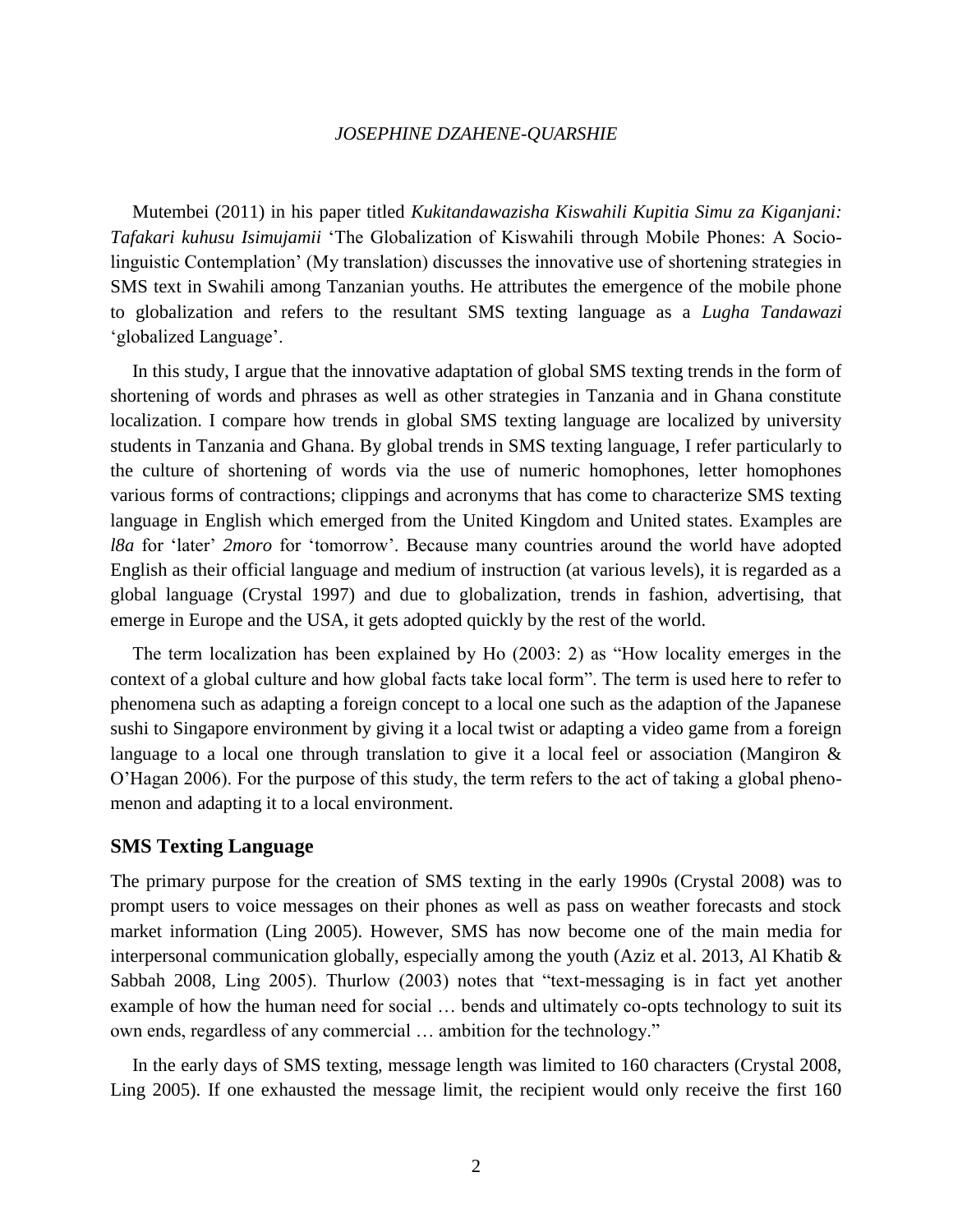characters with a message reading 'some text missing'. The sender had the option of sending a follow-on text to complete the message at an extra cost.

Today with the advancement of technology, although the limit for a text is still 160 characters, the sender is not restrained from sending more than 160 characters but is rather charged double or more depending on the number of characters that make up the message.

Although currently SMS texts cost very little, the culture of abbreviating words and phrases, is still very popular among the youth globally (Farina & Lyddy 2011, Ling 2005). This is because in today's world where information is in abundance and time has become a rare commodity, the need to send messages across within the shortest possible time is one of the key motivations for carrying on with the tradition of abbreviation in SMS texting and even developing more sophisticated abbreviations and shortening strategies rather than the restriction on number of characters or cost. Of course among the youth, the desire to show a sense of belonging also accounts for the persistence of the abbreviation tradition. Even as many abbreviations of English words become global via the English speaking countries such as the USA and Europe, other languages such as Kiswahili and Arabic inspired by English have developed their own language specific abbreviations and other shortening strategies. In other words they have adopted the underlying principles that underpin abbreviations and shortenings from the USA and Europe and have adapted them to their writing systems. Crystal (2008) demonstrates how abbreviations and various shortening strategies are used in eleven languages including Chinese, Swedish, Portuguese and Spanish. In some post-colonial states where English is used as the official language and the medium of instruction in education, texting abbreviations tend to be localized, sometimes incorporating words and abbreviations from local languages as is the case in Ghana and Jordan (Al-Khatib & Sabbah 2008).

With the emergence of the smart phone, the mobile phone has become even more valuable and with it, new ways of saving time and energy in SMS texting and other social media platforms which involve interaction through written texts have become more exciting. The help-text tool is much easier to use and there is also the option of swiping the keyboard to form words instead of typing individual letters. The LCD displays of most smart phones are much bigger compared to the earlier models of mobile phones as noted in Ling (2005).

Indeed, they are designed to facilitate the use of the various mobile phone and other social media applications such as WhatsApp, Twitter, WeChat and other social media including SMS texting by making them more efficient and user-friendly. However, these interesting and handy features including emoticons have not been motivating enough to lead to a decline in the use of abbreviations in SMS texting language and other social media. If anything at all, the new technological features tend rather to consolidate the use of abbreviations since the smart phone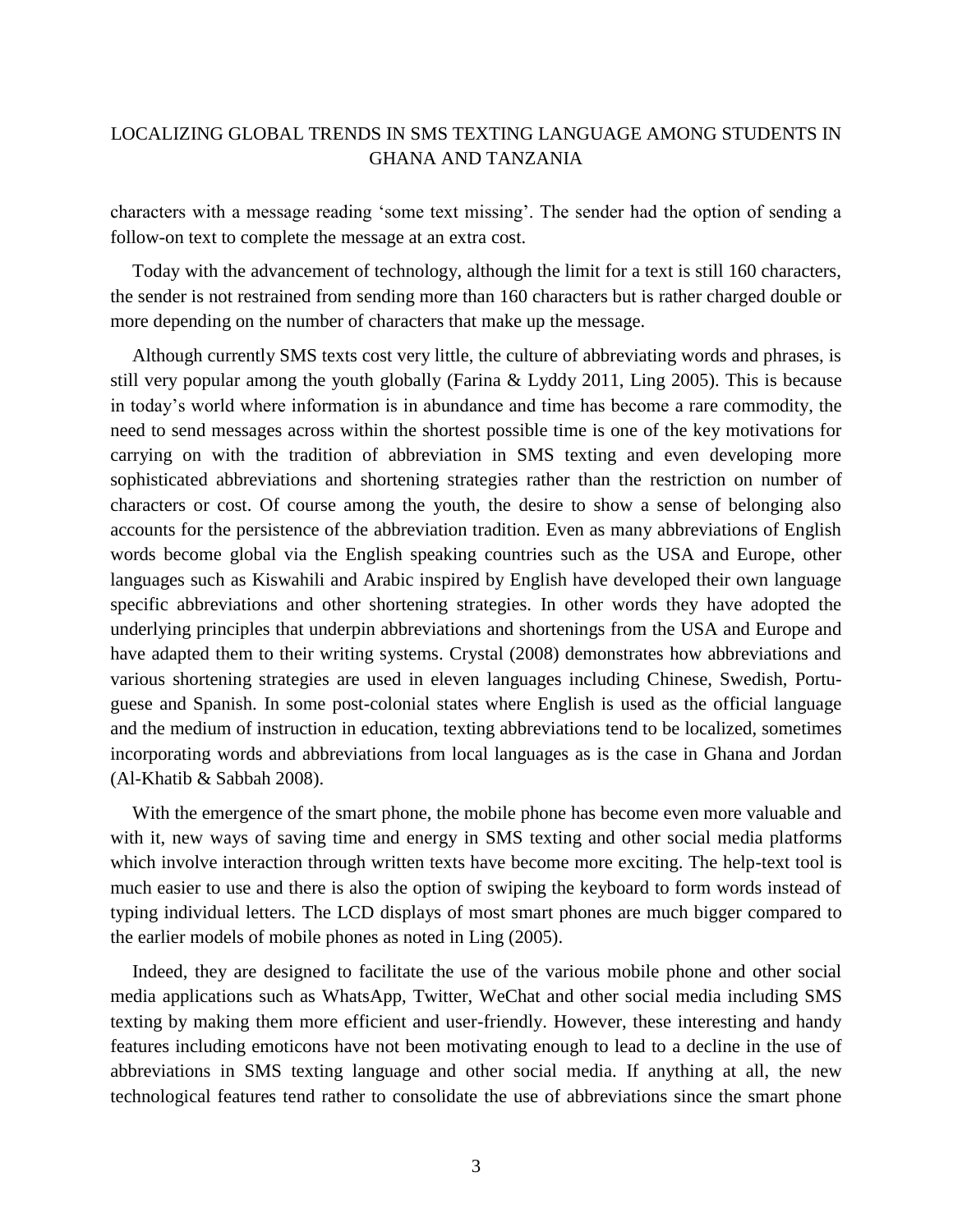now stores all words created and stored by the user in its memory and brings them up when the help text tool is activated. It is also an established fact that the use of abbreviations is popular among the youth much more than the older generation (Aziz et al. 2013, Al Khatib & Sabbah 2008, Ling 2005, Mutembei 2011).

The culture of abbreviation has been in existence long before the invention of SMS and other social media applications that involve communication through written texts. Abbreviations such as RIP, RSVP, FYI, ASAP have been in use for many years. However the emergence of SMS texting and subsequently other social media platforms such as WhatsApp and Twitter has led to a drastic increase in the formulation and use of abbreviations and shortenings which are referred to in Grace et al. (2012) as "contractive" in contrast with "expressive".

It must also be noted that especially in Africa, the mobile phone serves some special purposes which are distinct from the purposes they serve in Europe and America. In the first place, in many African countries the fixed line telephones are not reliable, hence the mobile phone has taken over their functions. Also today all over Africa, mobile money transfer has become a key function of mobile phone company as well as mobile phone users. This is a system where one can transfer money to people anywhere in the country without using the bank. Hahn & Kibora (2008) describe the utilization of only few of the available mobile phone technologies in Burkina Faso as cultural appropriation. According to them, "Cultural appropriation" explains how a globally circulating phenomenon like the mobile phone may receive specific usages and meanings.

In Ghana like in many other countries many middle aged people do not make use of SMS texting at all. On the other hand corporate bodies such as the telecommunication companies and financial institutions are increasingly utilizing more ICT means, including SMS texting for communicating with their customers. According to the Pew Research Center Report (2014: 5), "Overall, a median of 78% of mobile phone users across the 24 countries end texts, making it the most popular cell phone activity (other than making calls)". The 24 countries used in the survey include Ghana and Kenya.

As pointed out by Barasa & Mous (2009), one characteristic of SMS text language is the oral nature of its language, apart from the various shortening strategies. Although the texts are written (typed), often they bear semblance to spoken (conversational) language. SMS, an electronic age technology illuminates the interface between orality and literacy, which Ong (1982) describes as second orality that is the conversion of what is oral into written text but maintaining its oral characteristics. This type of secondary orality is evident through repetitions, elongations and onomatopoeia in particularly the UG data.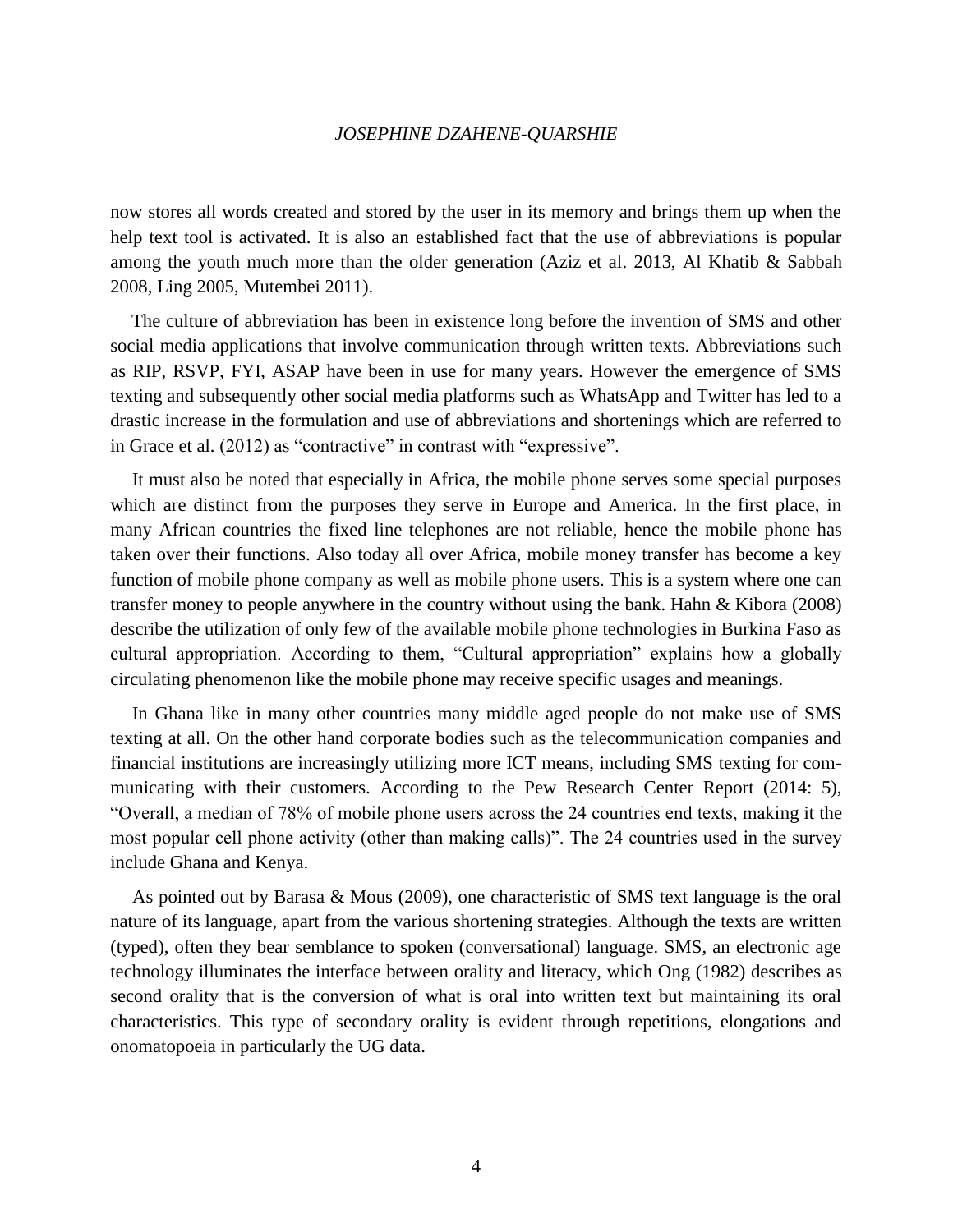#### **Linguistic Situations in Tanzania and Ghana**

Both Ghana and Tanzania are highly multilingual post-colonial states who gained their independence from the United Kingdom.<sup>1</sup> However, they are very distinct in terms of their sociolinguistic situations. While Tanzania adopted a local/regional lingua franca, Swahili as both the National and the Official language, Ghana opted for English as its official language. Also, Tanzania adopted Swahili as the medium of instruction at the primary level of education while Ghana, over a long period, shuffled between English and one of the nine Ghanaian languages officially designated for use in education (see Dzahene-Quarshie & Moshi 2014).

Swahili had spread wide across East Africa prior to independence and it continued to develop thereafter. In Tanzania it still is the lingua franca used for daily communication in all spheres of society; at the bank, hospital, market, school etc. in spite of the fact that English becomes the medium of communication at the secondary and tertiary school levels. Over fifty newspapers are published in Swahili (Kihore 2004). Outside the classrooms students at the secondary and tertiary levels normally communicate in Swahili. For this reason, the medium of communication normally used for SMS texting among Tanzanians is Swahili. Ghana is described as a "typical post-colonial New English Second Language" country (Dako 2002: 53). In Ghana, no local language has been elevated to the status of national language yet. Although Akan<sup>2</sup> is the most widely spoken local lingua franca, English is the ultimate lingua franca for many Ghanaians. A common occurrence in most post-colonial states where English was promoted during the colonial period, is the development of Pidgin English a "simplified language … which combines elements of several languages" (Crystal 1997: 11). In the case of Ghana a Pidgin English emerged distinct from the one that emerged in Nigeria. Ghanaian Pidgin English is usually used for communication among semi-literates. In Ghana and other African Countries urbanization has given rise to the emergence of varieties of languages used by the youth referred to as urban youth languages. In Kenya, where English was adopted as the official language until 2014 when Swahili replaced it, Sheng an "urban variety of Kenyan Swahili (KS) with origins in the low-income neighborhoods of Nairobi's Eastlands among the 'urban youth' from the lower half of the social economic class pyramid" emerged (Githiora 2016: 1). Comparable urban youth languages also emerged in Tanzania and Ghana; Lugha za mtaani 'street Swahili' (Reuster-Jahn & Kießling 2006) and Ghanaian Student Pigdin English (GSPE), an urban youth variety used predominantly among male university and secondary school students and distinct from Ghanaian Pidgin English (Dako 2002). GSPE is primarily a spoken variety without a standard written form.

 $\overline{a}$ 

<sup>1</sup> Ghana and Tanzania have an estimated number of 79 and 127 languages, respectively (Ethnoloque 2015).

<sup>&</sup>lt;sup>2</sup> Akan is the most widely spoken Ghanaian language Lingua Franca originally spoken in the Ashanti Region of Ghana. It belongs to the Kwa group of languages in the Niger-Congo family.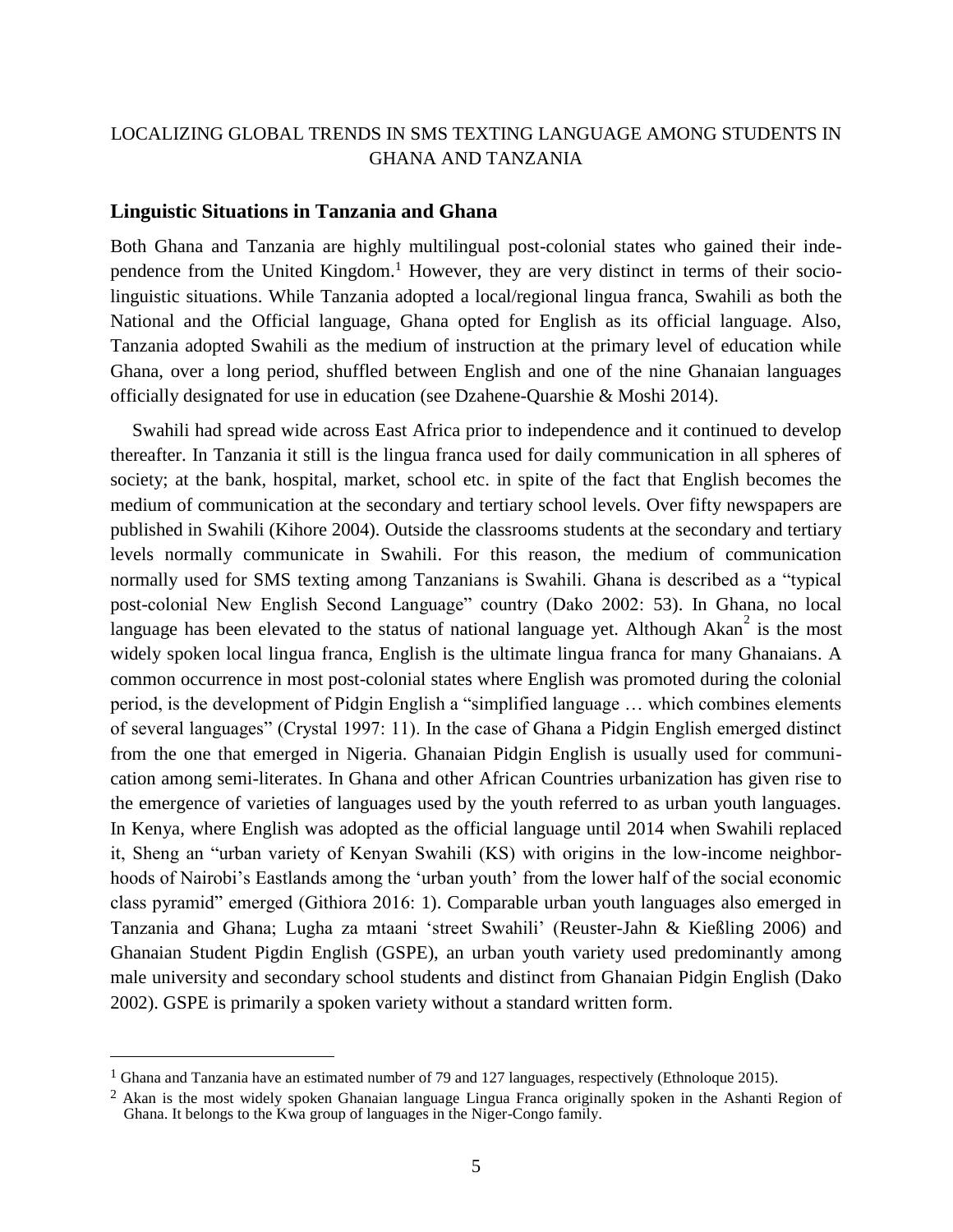In Tanzania an urban variety of Kiswahili described as Campus Swahili is characterized by a "form of mixed Swahili used by academic personnel of the University of Dar es Salaam" (Blommaert 1990: 24). According to Reuster-Jahn & Kießling (2006: 5) this variety of Swahili is "marked by code-switching between Swahili and English, which requires a high degree of competence in English" and they point out that, Campus Swahili is not only spoken by academics but also by "other highly educated people working with international organisations and firms." Dzahene-Quarshie (2011) also observes that codeswitching between Swahili and English is quite a regular feature in Tanzanian parliamentary discourse. The variety of Swahili attested in this study certainly contains some codeswitched items in English but generally does not exhibit strong characteristic of either Lugha ya Mtaani or Campus Swahili.

A common feature of the various varieties of urban youth languages described above is codeswitching. Winford (2003: 102) defines codeswitching as "cases where bilingual speakers alternate between codes within the same speech event, switch codes within a single turn or mix elements from two codes within the same utterance." While codeswitching from Swahili to English is attested in the UDS data, a more complex type of codeswitching occurs in the UG data; codeswitching between Standard English and Akan and between Standard English and Pidgin English. In fact three languages are attested. They are used independently or alternated within single speech acts.

#### **Methodology and Data**

The data for this study were collected among both Tanzanian and Ghanaian university students. Young people are known to employ SMS more extensively than older people. Students were selected for the study because they use innovative texting languages more than any other group in both societies. Students at the secondary school levels also employ them but they have restrictions and regulations that prevent them from using phones at school. University students are usually adults (18-30) and are therefore not restricted in the use of mobile phones except in class. Students from UDS and UG were purposefully selected because the two universities are at a par in terms of their positions as first and top universities in the two countries. Often new trends emerge from such universities and subsequently spread to the other universities.

Out of the data collected from each university, a sample of 100 text messages containing any form of abbreviation, shortening, codeswitching or other innovation relevant to the study was selected.

The data were collected by three student assistants; one (male) in UDS and two (male and female) in UG. The data were solicited from their fellow students. Since the main objective was to examine the features of adaptation of SMS trends in English in to local languages, age was not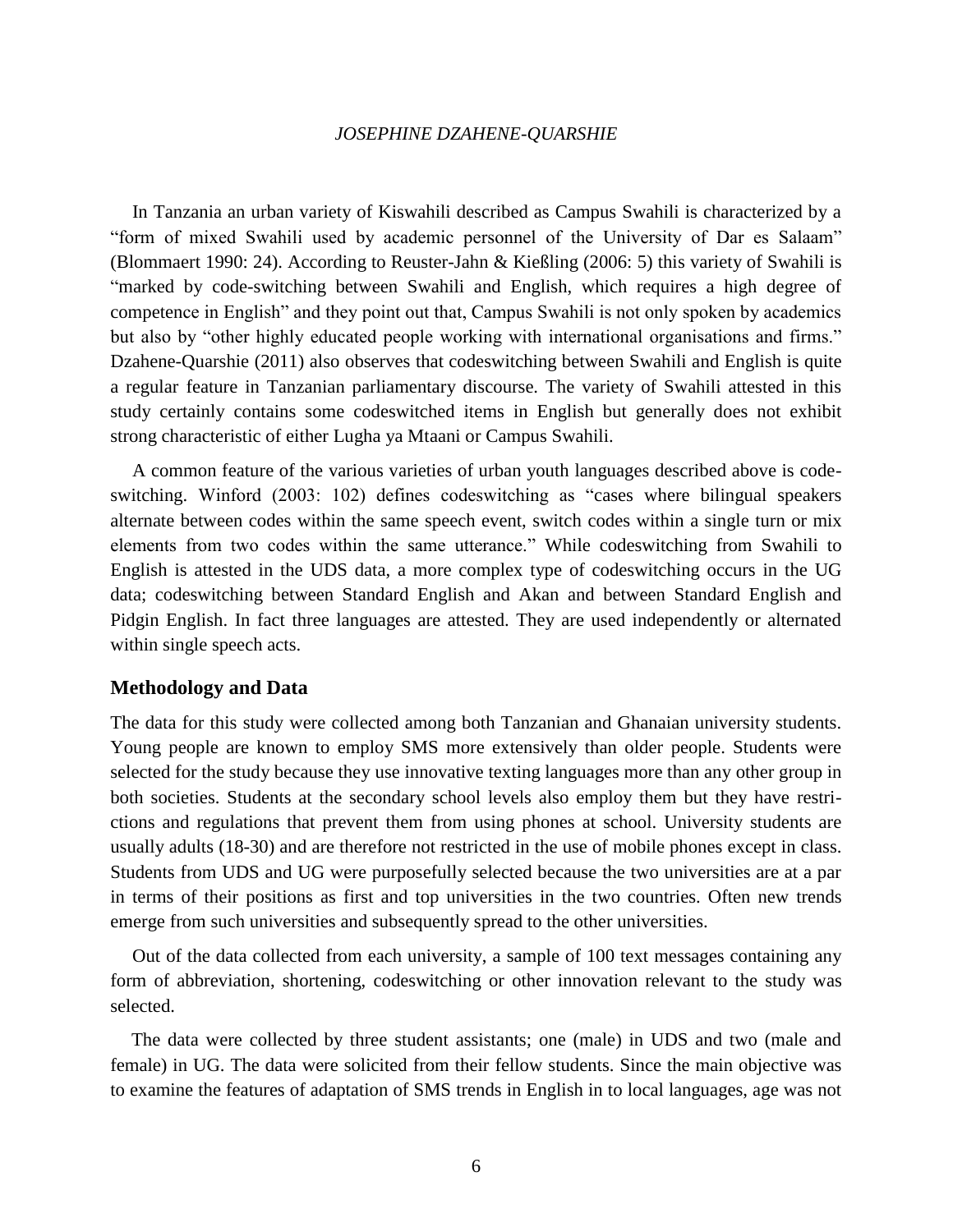considered as crucial as most students fall between ages 18-30. Although gender does play a role in language use, it did not form part of the focus of the study. The subject matter of the texts was also not of concern as long as shortening and other features of interest relevant to the study were employed.

Next, the various strategies were categorized according to formal characteristics after which each strategy was analysed in context in order to observe differences and similarities. A somewhat qualitative and quantitative approach was employed, by taking into consideration the statistics of the occurrence of particular strategies such as the use of numeric and alphabetic homophones and other contractions. In each sub-section the Swahili and English data are analysed and the findings discussed.

The UDS data involve two languages; mainly the Swahili language and a few codeswitched English words. In contrast, the UG data involve three languages, making it more complicated. They involve mainly English, GSPE and some codeswitched words in Akan.

### **Analysis of data and Discussion**

In this section, I undertake a close examination of the UDS and UG data in terms of the various shortening strategies employed and the extent to which localization has taken place. The shortening strategies employed in the data are numeric homophones, letter homophones and various forms of contractions as there are clippings and acronyms. Although the study focuses on shortening strategies as a means of localization, there are other phenomena that are equally important in terms of localization such as codeswitching, the use of onomatopoeic words and sounds, repetition, elongation, non-conventional spellings as well as the use of discourse particles.

#### **Number homophones**

Letter/number homophones refer to letters and numbers whose pronunciations are identical with words or parts of words. They are used to replace words or letter sequences (Bieswanger 2006, Farina & Lyddy 2011). Numeric homophones have also been referred to as pronounceable numericals (Barasa & Mous 2010). The use of number homophones as a shortening strategy is quiet common in both data.

In the Swahili data this strategy seems to be most frequently used to achieve shortening. All numerals from *1* to *10* except *9* are used as numeric homophones in SMS texts in our data. In addition the numeral **100** is also used. The English numeral *2* is used 52 times in the one hundred sample to represent the Swahili phonetic sound [tu]. It should be noted that the phonetic representations of *2* in English and Swahili are not identical. This usage constitutes localization.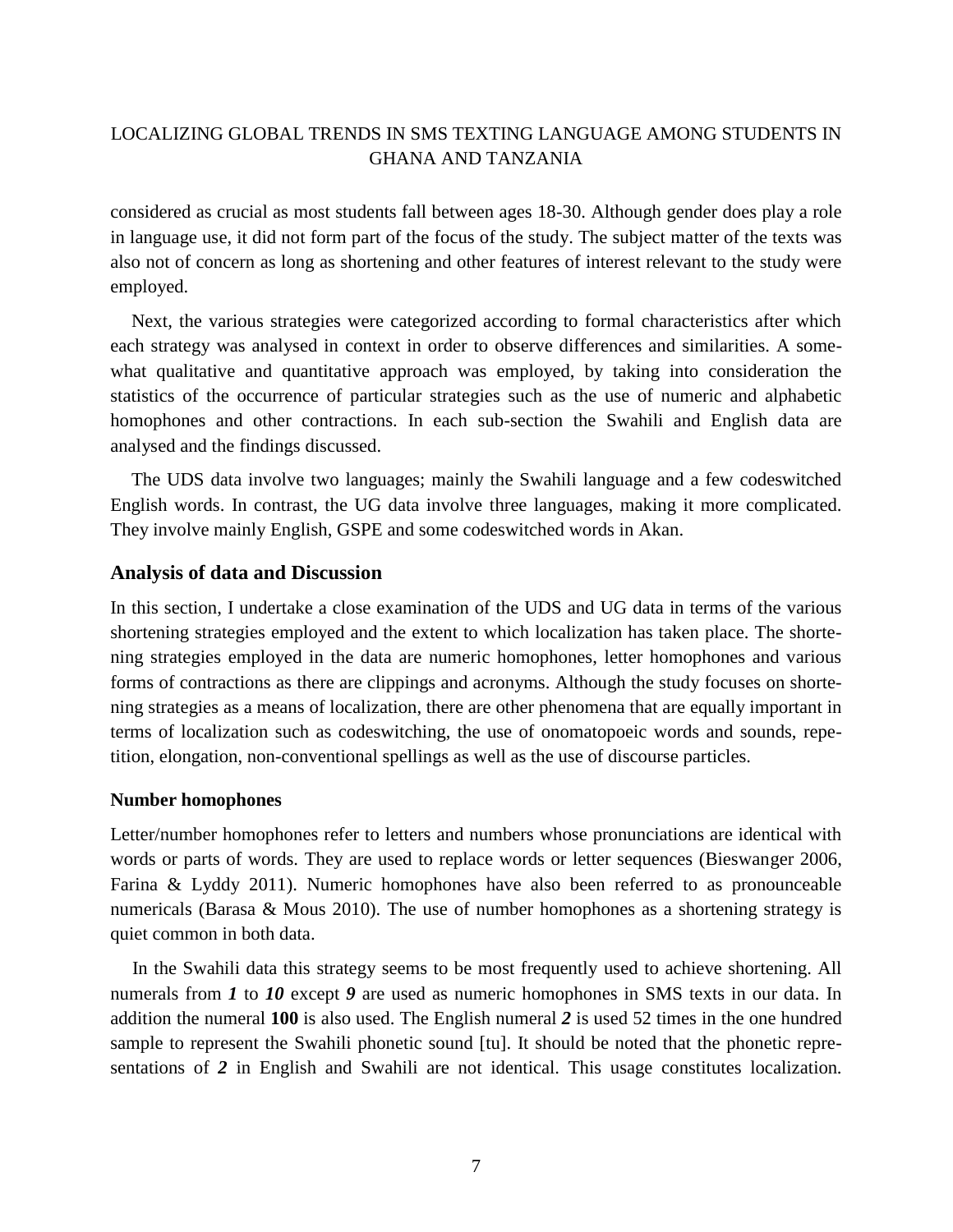Where the sequence *tu* (which often represents the first person plural prefix *tu*, as in (2) occurs in a word, texters almost invariably represent it with *2*, as in the following examples.

- (1) *Nitaku2mia kesho Nitakutumia kesho* 'I will send it to you tomorrow.'
- (2) *Sasa 2mejuana kwa mema ye2 Sasa tumeshajuana kwa mema yetu* 'We already know about it for our good.'

Out of the 52 tokens of *tu*, it was used twice to represent the English preposition to in a codeswitched item (3), and once to represent *2* in the figure *21* (4).

- (3) *Ameku2100 ujumbe kuwa atajaribu 2 send barua yako leo. Amekutumia ujumbe kuwa atajaribu to send barua yako leo* 'Has he/she sent you a message that he will try to send your letter today.'
- (4) *Nilipomaliza fasting ya cku 21 Nilipomaliza fasting ya siku 21* 'When I completed the twenty-one day fasting.'

An innovative use of the number homophone *2* which was absent in Mutembei (2011), is its representation of duplicate syllables as in:

| (5) | Ma2     | mama       | 'mother'                                        |
|-----|---------|------------|-------------------------------------------------|
| (6) | ile 2   | ile ile    | 'that' (reduplication indicating emphasis)      |
| (7) | Mbalix2 | mbalimbali | 'different' (reduplication indicating different |
|     |         |            | kinds of)                                       |

The **x** symbol in the third example seems to have been used to differentiate reduplication from the adjective *tu* 'only'. In *ma2* the use of **x** was not necessary as there is no word like *matu* in Swahili. However, *mbali 2*, could be interpreted as *mbali tu* 'just far' instead of *mbali mbali* 'different kinds of'.

The numeral *I* is used eight times and invariably represents the numeral one on its own or as part of a word as in *pa1 pamoja* 'together'. So, here the usage is distinct from the use of *2*. The numeral *3* occurs only twice in the data. It is used to represent the sequence *tatu* in *tatua* 'resolve' and *tatu* in the adjective *matatu* as in (8) and (9).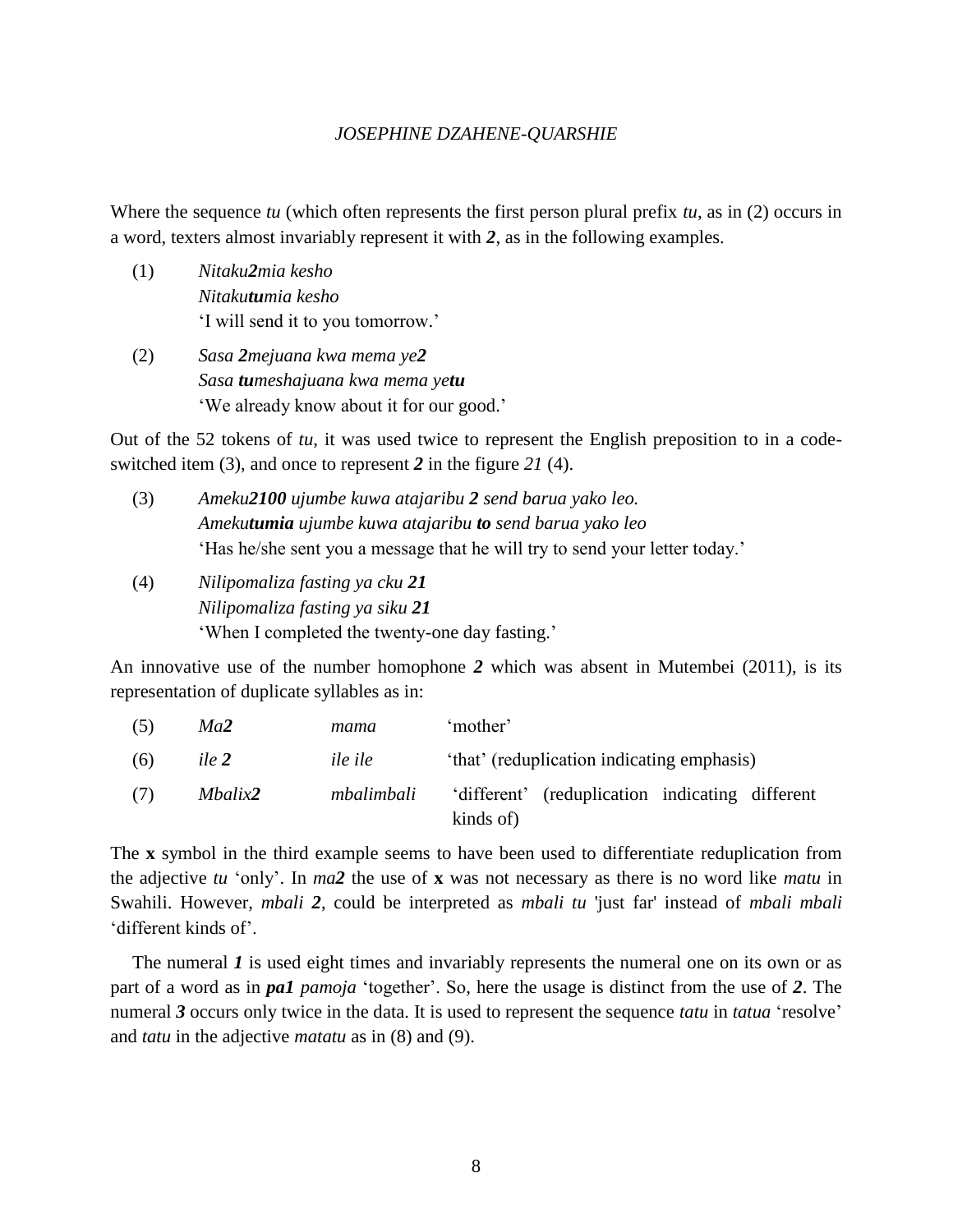- (8) *Siku hizi kuna mambo ma3 Siku hizi kuna mambo matatu* 'These days there are three issues.'
- (9) *Nina shida ya elfu hamisini ku3a tatizo Fulani Nina shida ya elfu hamisini kutatua tatizo Fulani* 'I need three thousand and fifty shillings to resolve a certain problem.'

The numeral *4* is used twice to represent *nne* 'four' in *Juma4* and *j4* being contracted versions of *Jumanne* 'Tuesday'. It is also used to represent four in *saa 4* 'four o'clock'. In contrast, in *nitaku4ta nitakufuata 4* is used to represent *fua* which is phonetically similar in pronunciation to the English word 'four'. Thus the numeral *4* is used innovatively to represent *nne* in one instance and the sequence *fua* in another.

The numeral *5* is used three times in the data; in *j'ma5* to represent *tano* 'five' in *jumatano* and also to represent the sequence *tano* in the noun *mkutano* as in *mku5*. *6* is used to represent the sequence *sita* which is the Kiswahili verb for hesitate as well as the numeral *6* as in *aka6* for *akasita* 'he hesitated' and *mandazi 6* 'six donuts', respectively. The numeral *7* is used to represent the sequence *saba* in *sababu* as in *7bu* only twice. The numeral *8* occurs twice in *2o8* to represent *nane* in *tuonane*. Here *2* represents the sequence *tu* and *8* represents *nane* 'eight', as in (10). The second occurrence concerns the use of the numeral *8* instead of the word 'eight' to save space, as seen in  $(11)$ .

- (10) *Vipi leo hutaki 2o8 Vipi leo hutaki tuonane* 'Why, today don't you want us to see each other?'
- (11) *11 co 8 tena kumi na moja siyo nane tena* 'Eleven, not eight anymore.'

In (11) *c* represents the Swahili sequence *si*. The numeral *9* represented in words as *tisa* does not occur in the data. This is probably because *tisa* which is the orthographic representation of the number 9 does not occur often as a sequence in commonly used Swahili words. The number 10 appears once to represent the sequence *ten* in *tena* 'again', as in (12).

*(12) 2ma 10a cjaona cm yoyote Tuma tena sijaona simu yoyote 'Send it again, I have not seen any phone.'*

Another numeral that occurs in the data is *100*, used to represent the numeral on the one hand and the sequence *mia* on the other hand as in *nimeku2100* '*nimekutumia*' 'I have sent to you'. There is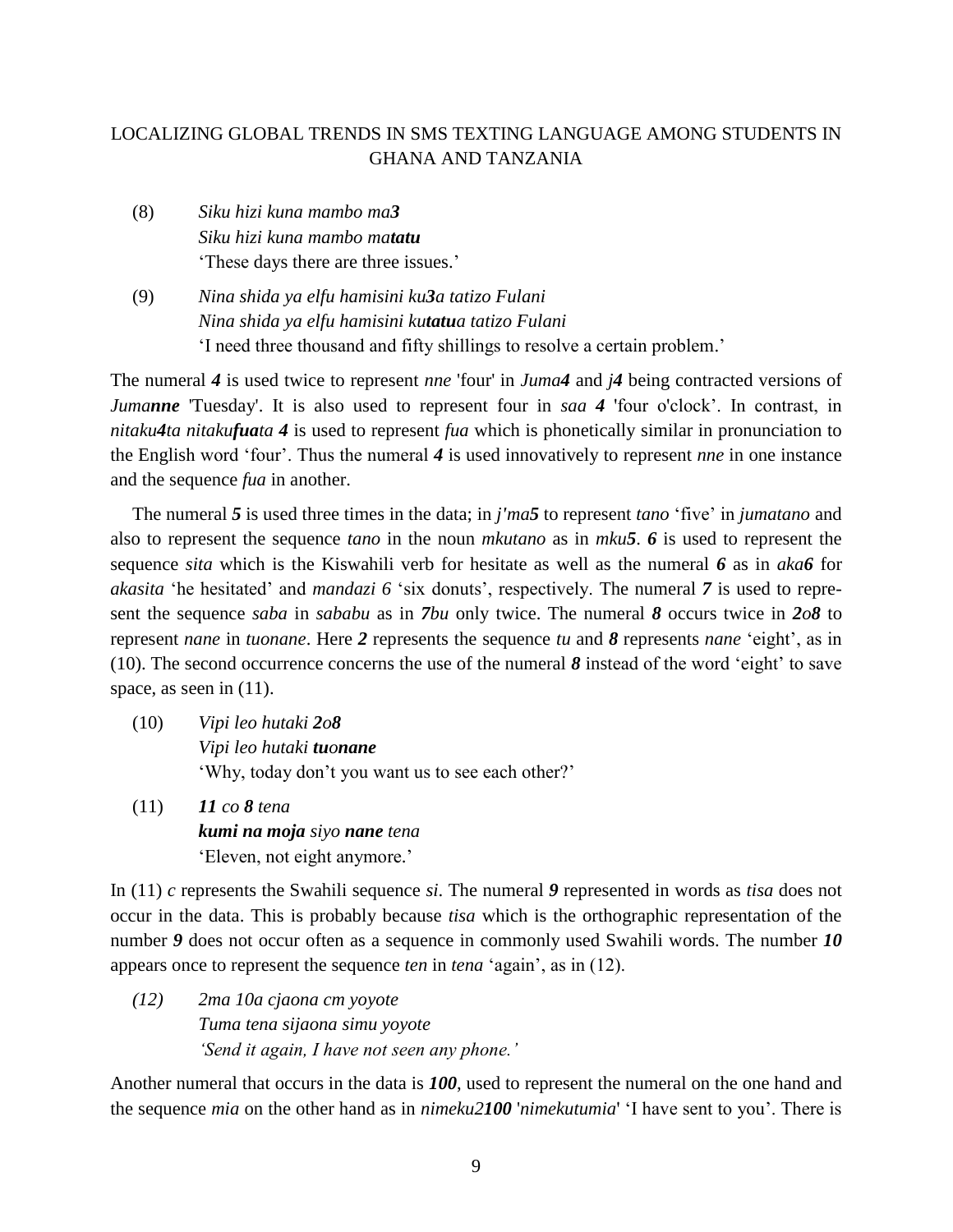one instance in which *ku2mia* is used instead. Here *mia* is used and not *100*, perhaps not to confuse it with 2100 as a figure. However, the use of *100* instead of *mia* does not really save space as each is made up of three characters.

(13) *Akazi100 njiani mara moja Akazimia njiani mara moja* 'He set off on the way at once.'

In contrast with the Swahili data in which the numerals *1-8*, *10*, and *100* (altogether eleven numerals) are used as homophones , in the UG data, only the numerals *2*, *4*, *8* and *9* are used as homophones and these are in consonance with global trends as indicated in Crystal (2008) and Bodomo (2009).

The numeral *2* is used 8 times in the data to represent the sequence *to* in a word as in (14) or the preposition *to* as in (15).

- (14) *let's make it 2moro den* 'Let's make it **to**morrow then.'
- (15) *vry hapi 2 meet u here* 'Very happy to meet you here.'

The numeral *4* occurs more than any other, i.e., 14 times. Often it is used to represent *fore*, as in (16) or the preposition *for*, as in (17).

- (16) *myt not get 2 de drug store b4 I collapse* 'Might not get to the drug store be**fore** I collapse.'
- (17) *Hrd de tym 4 de class has bn changed?* 'Heard the time *for* the class has been changed.'

The numeral *8* occurs only twice in the data and it represents the sequence *ate*, as in (18) and (19) below.

(18) *Kk l8ta wai* 'Okay later ok.'

*Wai* is a contracted form of *wo ati* 'you have heard' often used as a discourse particle in Akan and comparable to the word *okay* in English. The numeral *3* does occurs in the UG data but it is used to represent the Akan orthographic vowel  $\varepsilon$ , as in (19) and (20). Thus the number 3 which is a mirror image of the Akan vowel **ɛ** is used innovatively not as a shortening strategy but for convenience. This usage is pragmatically motivated because the Akan orthography has the mid vowels  $\varepsilon$  and  $\sigma$  that are not readily represented on mobile phone keypads and to have them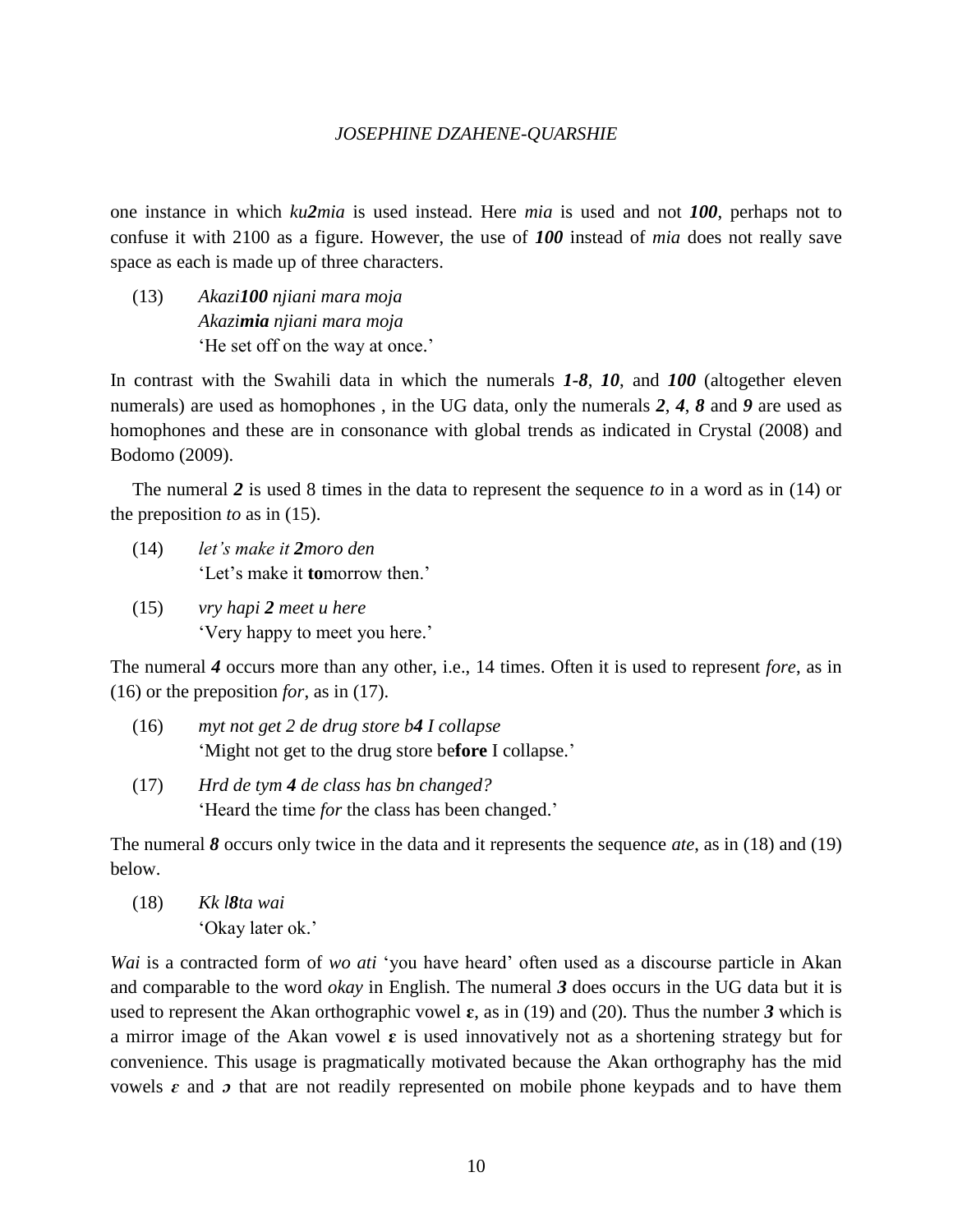represented one needs to download a special application. It is therefore convenient for texters to represent them with *3* and *)*, respectively. The latter does not occur in the current data.

(19) *Morning T de33 e go hard small give me o! Gotta stay up l8t in de nytz…more ronnins n tinz*

'The morning will be a difficult time for me for I have to stay up late at night because there are more things for me to do.'

(20) My rum *di333* I didn get ooo

'Regarding my room, I did not get one.'

*Deɛ* the standard spelling for *de33* 'as for' is an Akan discourse particle which is used as a contrastive particle that is often used in Akan and also tends to be used by Ghanaians even when they speak English. Its closest equivalent in English is the phrase 'as for'. O!, which is a crosslinguistic interjection is also used in Akan. The numeral *9* occurs only once in the UG data representing the sequence *nigh* in *Good9t* 'goodnight'.

# **Letter Homophones**

The Roman letter *c* which is not used in Swahili orthography except with the letter *h* (*ch*) to represent a single sound [tʃ ] as in *chui* 'leopard' is used 21 times to represent the sequence 'si', in the UDS data.

| $\mathbf{c}\mathbf{o}$ | siyo         |
|------------------------|--------------|
| ck(u)                  | siku         |
| 2kackilize             | tukasikilize |
| <i>hac</i>             | hasi         |
| cm                     | simu         |

*c* is the only letter homophone which is used as a shortening tool in the UDS data. The homophone *c* is also used in a codeswitched English word **sinc** 'since' in (36). The letter **c**, is used for shortening in the UG data. It occurs 7 times to represent the sequence *ce* as in (21) or the verb *see* as in (22).

- (21) *ok, dats nyc* 'Ok, that's ni**ce**'
- (22) *ok, den I'll tell dem nd c* 'Ok, then I'll tell them and **see**.'

The only vowel used as a homophone is found in the UG data. The vowel  $\boldsymbol{u}$  is used as a homophone for *you* and *oo,* as in (23).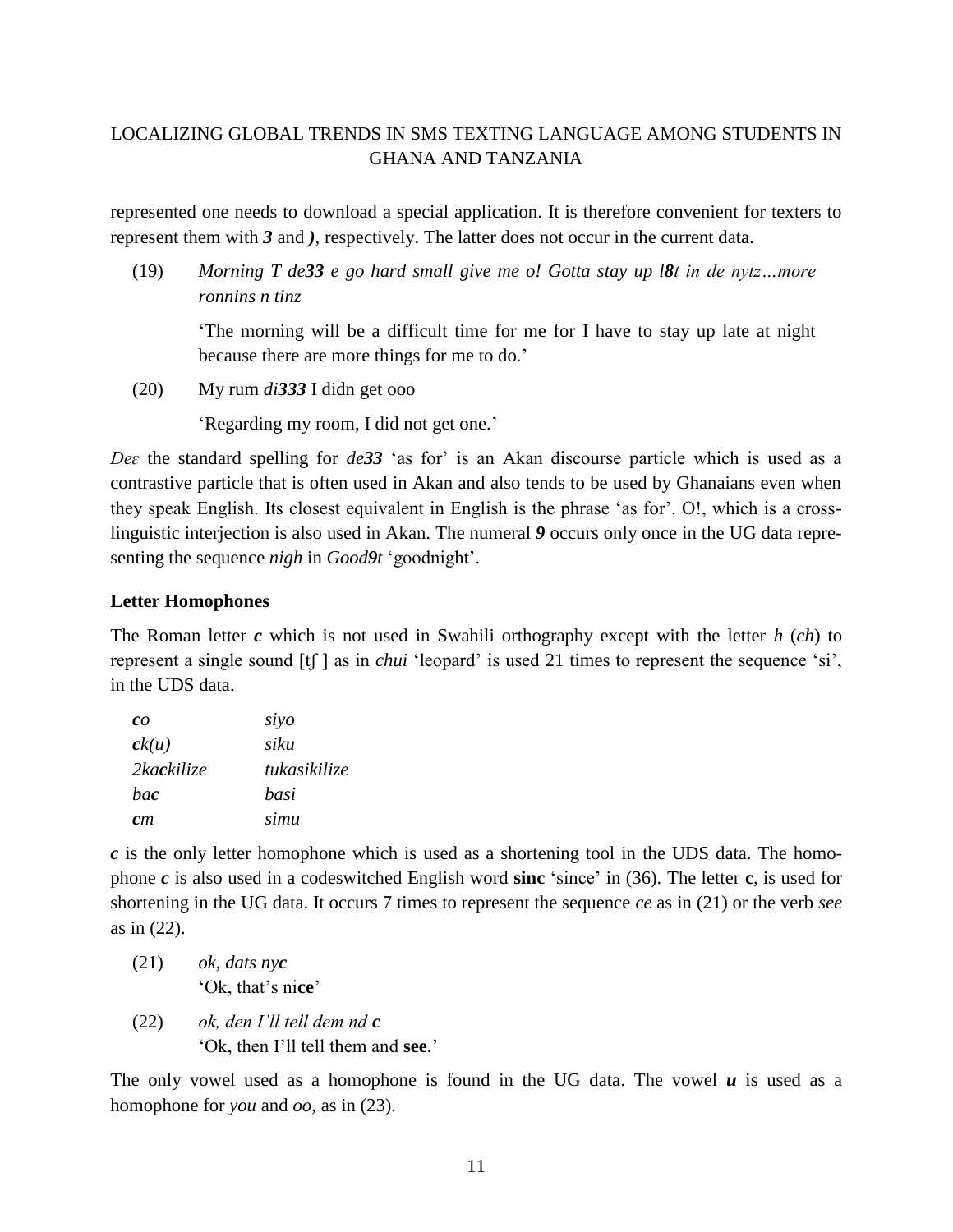(23) *hi, hope u're gud?* 'Hi, hope **you**'re g**oo**d?'

#### **Contractions**

Contractions refer generally to words with omitted middle letters, often vowels (Crystal, 2008). Various forms of contractions have been used in the data. The contracting of words through the removal of vowels are noted in both data. In the UG data, the principle of contraction is more consistent because of the syllable structure of the language. Often words are made up of syllables that consist of a consonant followed by a vowel or a consonant followed by a glide before a vowel. Only single vowels are omitted and this makes it very easy to predict them when contracted.

| Mwz | mwezi  | 'month'   |
|-----|--------|-----------|
| Trh | tarehe | 'date'    |
| Km  | kama   | 'like/as' |
| Lkn | lakini | 'but'     |
| Vp  | vipi   | 'how'     |

Often contractions occur with letter/number homophones as in:

| J'ma5   | jumatano | 'Tuesday'   |
|---------|----------|-------------|
| Ck      | siku     | day'        |
| Cm      | simu     | 'telephone' |
| $M'$ ke | mwanamke | 'woman'     |

Altogether there are ten tokens of contractions out of which five combine letter/number homophones with vowel omission. Out of these only cm *simu* occurs twice. The contraction of *mwanamke* is more complex. It involves the omission of five letters.

The contractions in the UG data are more complex as seen in the contracted form of 'before', where apart from the omission of the vowel *e* after *b*, the rest of the word *fore* is represent by one number homophone 4; in 'later' *er* is represented by *a*, and in 'forgive' the number homophone *8* represents *a* and letter homophone *a* represents *er*. The sequence *ut* in 'but' is represented by the symbol @ which is not a number homophone.

| R4     | before  |
|--------|---------|
| l8t(a) | late(r) |
| 4gve   | forgive |
| b@     | but     |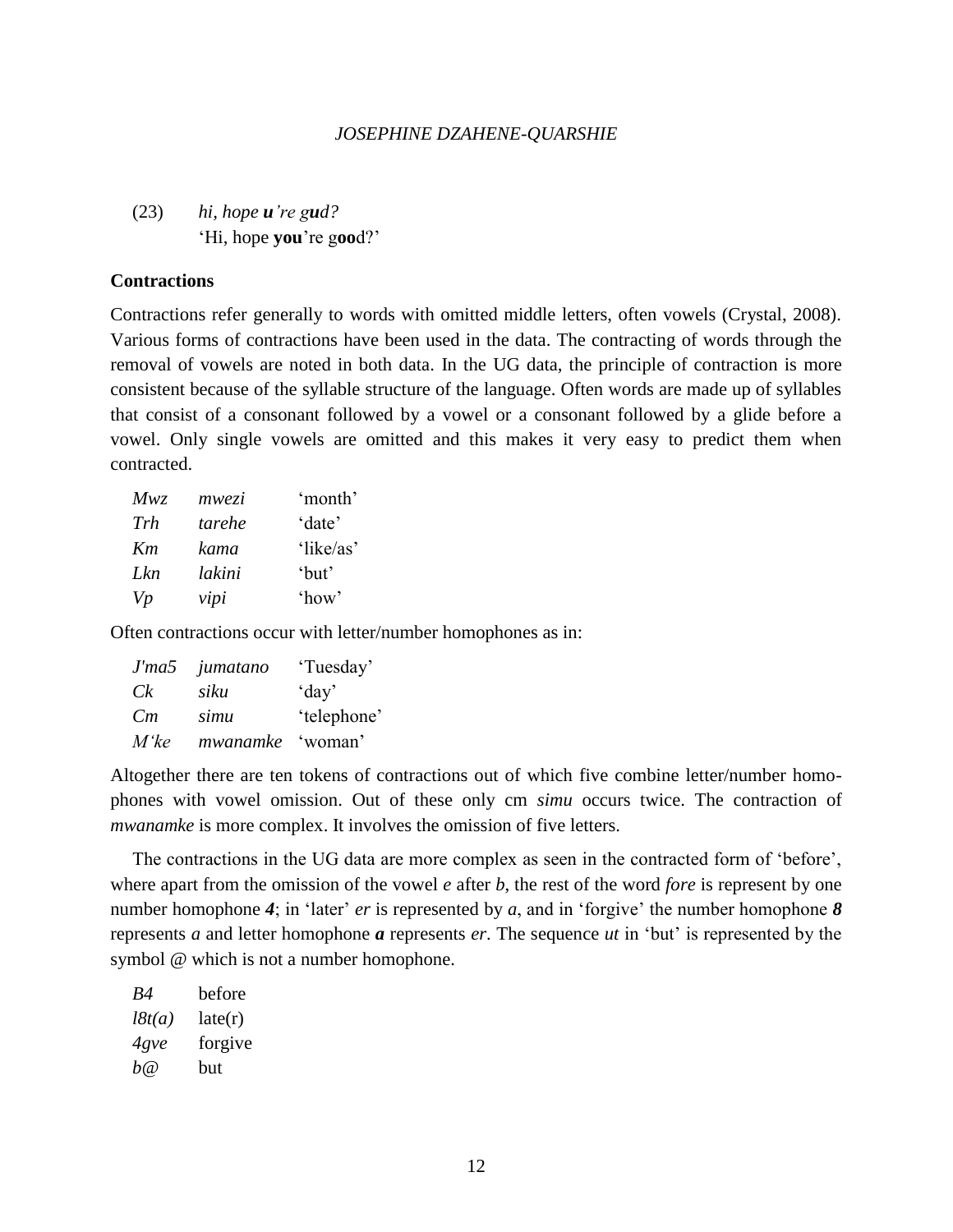While the shortening strategies discussed so far constitute localization in the case of Swahili, for the UG data, they are mostly used globally and this may account for why they occur much more in the UG data than in the UDS data. There are 256 tokens of shortened words. These include both homophones and contractions. The exception is the use of 3 for the Akan  $\epsilon$  as in (19) and (20) above. There are indeed varied shortenings that are unique to the individual texter. For instance in the UG data variants such as *Good9t* and *Gudnyt* 'good night': *cus* and *bcos* 'because'; *wassap* and *wats up* 'what's up'and in the UDS data *2umbo* and *2mbo* 'tumbo'; *cmu* and *cm* 'simu'; *cku* and *ck* 'siku' This is observed in both data. Also sometimes the same texter spells the same word differently in the course of a conversation.

### **Discourse Particles**

One of the features of SMS texting language that makes them resemble spoken language is the frequent use of discourse particles. These are "words that are uttered not because of their contribution to propositional content, but because of some pragmatic function for ongoing discourse." (Stede & Schmitz 2000: 126). They play a role in localization as they tend to be used more in spoken language than in written language. Indeed the hybrid nature of the language of SMS in terms of written and spoken conventions is attested in both data. In the Swahili data the discourse particles, *aise* an adulterated Swahili rendition of 'I say' and *sawa* 'ok' are used as interjections in (24) and (25). There was one token of *aise* and Three tokens of *sawa*.

- (24) *Aise natamani 2ngepeana* '**I say** I wish we would agree with each other.'
- (25) *ucmwambia chochote sawa?* 'Do not tell him/her anything **okay**?'

There are more occurrences of discourse particles in the UG data than the UDS data. This is because the use of discourse particles forms part and parcel of the Akan language and the tendency to transfer these into all spoken varieties of English by Ghanaians is very common. Also, most of these discourse particles have been incorporated into GSPE.

The first three discourse particles in (26) – (28*) papa* an intensifier*, kraa mpo* a negative emphatic and *tweaaaaa* also a negative emphatic are Akan and *eh* in (29) is more cross-linguistic. These can be said to constitute typical localizations as local language discourse particles tend to be used often in Ghanaian Pidgin English. It is one of the features that foreigners are quick to notice about English as generally spoken in Ghana. They are so embedded in the local languages (and they are often locally cross-linguistic) that speakers find them spilling into their English utterances.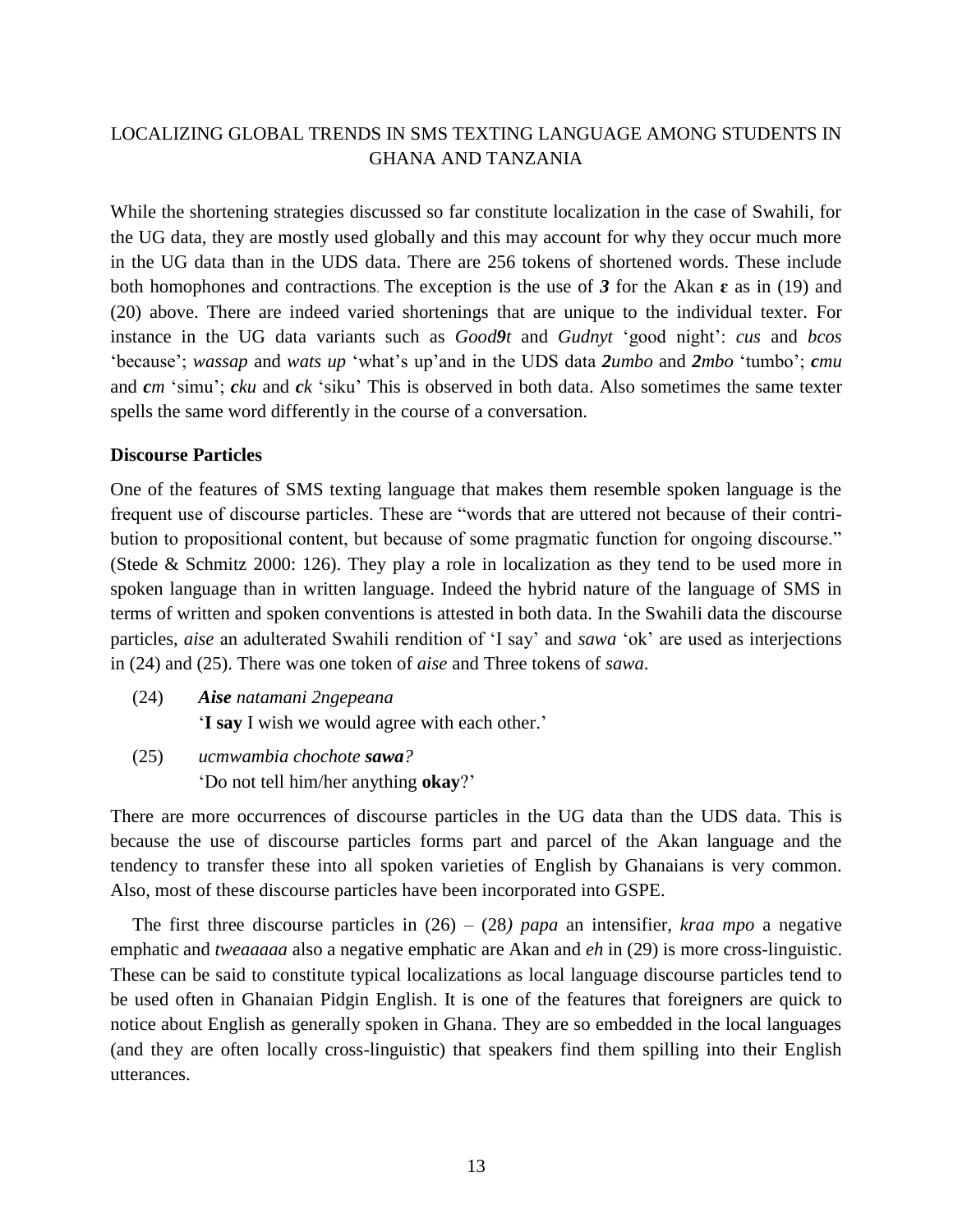- (26) *vry hapi 2 meet u here, mxx u papa* 'Very happy to meet you here, miss you **very much**.'
- (27) *Lyk de way I'll laf @ u maself kraa mpo* 'I would **even** laugh at you myself.'
- (28) *Miz u???? tweaaaaa* 'Miss you? Not a bit.'
- (29) *Gud…ur still celebrating ur birthday eh?* '**So** you are still celebrating your birthday?'

In fact the use of local language (especially Akan) discourse particles in the English speech of bilingual Ghanaians is quite common as there tend to be no English equivalents for quite a number of them. In this regard, it may be arguable that these constitute cultural borrowing that is borrowing Akan discourse particles into English rather than code-switching as posited by Myers-Scotton (1993). The tokens of Akan discourse markers are papa 3, *kraa (mpo)* 2 *papa* 3 *diɛ* 2 and *wai* 6.

# **Repetition and Elongation**

Apart from the use of discourse particles as a localizing strategy, elongation and repetition which seemingly defeat the concept of shortening in SMS texting language, are very prominent in the UG data. The reason for this could be the fact that, often the varieties of Ghanaian Pidgin English are heavily influenced by some features from local languages which are usually colloquial and expressive. As noted by Barasa & Mous (2010), these repetitions and elongations are employed to achieve spoken-like qualities. In other words since SMS texts are usually used as a form of conversation, there is the tendency to write what one will say in a face to face conversation. Barseghyan (2006) refers to them as onomatopoeic spellings and rightly so since they aim at representing sounds. This usage expresses paralinguistic cues such as emotions, tone, stress etc. and they are clearly important to texters, since time and space is sacrificed to represent them in writing. These repetitions and elongations or onomatopoeic spellings in (30) and (32) - (34) are often applied to discourse particles.

- (30) *Ooo dnt wori kk.* 'Oh! Don't worry, okay?'
- (31) *I'm baaaaaaccck….hope u didn't miz me?* 'I'm back; hope you didn't miss me?'
- (32) *oooh… oooh… 4give me wai* 'Oh! Oh! forgive me okay?'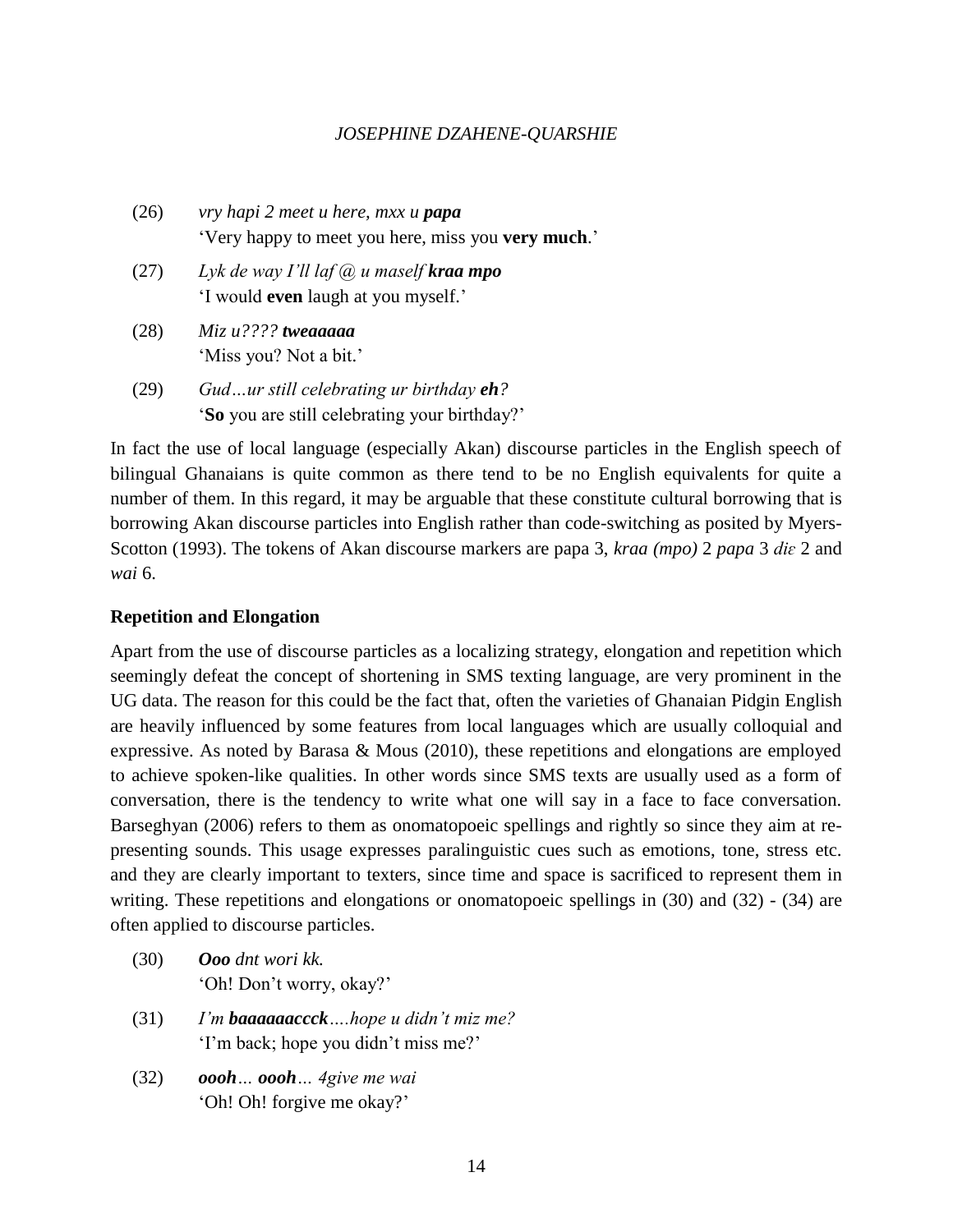- (33) *Haaahaahaaaa…u wish* Ha, ha, ha, you wish!
- (34) *Eee Jamani 2pendane kwa Imani* '**Eee** folks let us love one another faithfully.'

# **Codeswitching**

There are cases of code-switching with English in the UDS data, and codeswitching with local Ghanaian languages and even Ghanaian Student Pidgin English in the UG data. It must be noted that the codeswitching in the data is not a special feature of SMS text language as such but a reflection of the language culture in both societies. In both Ghana and Tanzania, codeswitching is quite common especially among the educated and because the texting language often represent spoken language, texters tend to text what they will normally say orally. Nevertheless, it is observed that while this type of codeswitching constitutes localization in the UG data (in that the codeswitched items are from local languages), it constitutes globalization in the UDS data (in that the codeswitched items are English), since there are no cases of codeswitching with other local Tanzanian languages apart from English which is considered a global language.

- (35) *Ntakcall Nitakucall* 'I will call you.'
- (36) *sawa, mi cjamuambia ki2 ndio yeye anaact strange sinc juzi*

*Sawa, mimi sijamwambia kitu ndiyo yeye anaact strange since the day before yesterday*

'Okay, I have not told him anything since yesterday that is why he is acting a little strangely.'

(37) *Ninaenda Arusha J4* **then** *nikiwa na Afya nzuri nitakuja Dar Ninaenda Arusha Jumanne then nikiwa na Afya nzuri nitakuja Dar* 'I am going to Arusha on Tuesday then if I am well I will come to Dar es Salaam.'

The codeswitched items are intra-sentential. That is the production of two or more languages within the same sentence (Myers-Scotton 1993). In (35) and (36), the verbs *call* and *act* are used with Swahili subject prefix and tense particles. See also (4) above.

In the UG data, the codeswitched items are often discourse particles from Akan as in  $(26) - (28)$ above and (38) and (39) below.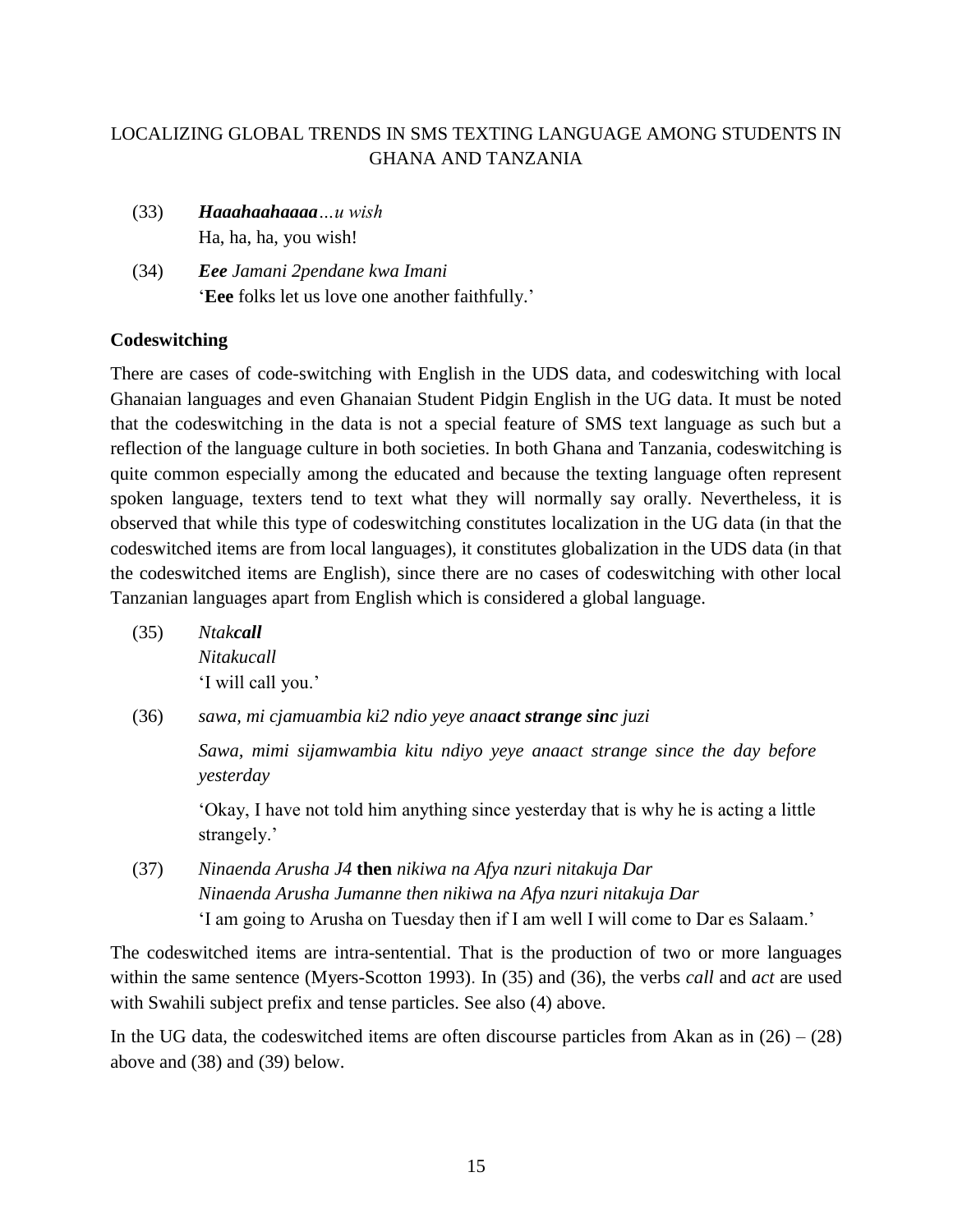- (38) *Kk…Ve a gudnyt wai Ok have a goodnight ok (you hear)* 'Okay have a good night okay'
- (39) *My rum di333 I didn get ooo My room deɛ I didn't get it o* 'as for my room I did not get it'

In the UG data, depending the on the orientation of the texters, Ghanaian Student Pidgin English which is commonly spoken by students is used. As indicated earlier, this variety of pidgin emerged among high status secondary school students in the late 1960s to early 1970s (Dako 2002). From here it proceeded to become popular in tertiary institutions. Today it is very prevalent especially among male students in both tertiary and secondary schools. Currently the number of female student speakers is increasing gradually. It is not surprising that its usage has infiltrated SMS texting domain. Dako (2002) notes that speakers of this variety of pidgin use vocabulary and structures of common Ghanaian languages such as Akan and  $Ga<sup>3</sup>$  to complement its vocabulary and structures, thus making it predisposed to codeswitching as demonstrated in (40).

(40) *Ooooh ma guy… Diz no fresh kraa* 'Oh my guy this is not nice at all'

*Kraa* 'at all' a negative emphatic particles is sometimes spelt *koraa*. Dako (2002) also demonstrates that Ghanaian Student Pidgin English more or less adapts the syntactic structure of Akan as is observed in (40) – (42). *Charle,* an adulterated form of the English name, Charlie is a common address term that can be compared to the address term 'mate' commonly used among males in the UK or 'bro' in the USA.

(41) *4 ur syd?* '**On** your side?'

 $\overline{a}$ 

Although *4*, in (41), corresponds to *for*, it should be interpreted as 'what about you?'.

(42) *U make we c wat go happen* 'You let us see what will happen'

Texters find GSPE easy and convenient to use because it is very colloquial. It emerged primarily as a spoken language rather than a written language. Thus, prior to the advent of SMS and other instant messages social media, GSPE did not usually involve writing. SMS has encouraged the

<sup>&</sup>lt;sup>3</sup> Ga is the most widely spoken Ghanaian regional language Lingua Franca spoken in the Greater Accra Region of Ghana. Like Akan, it belongs to the Kwa group of the Niger-Congo family.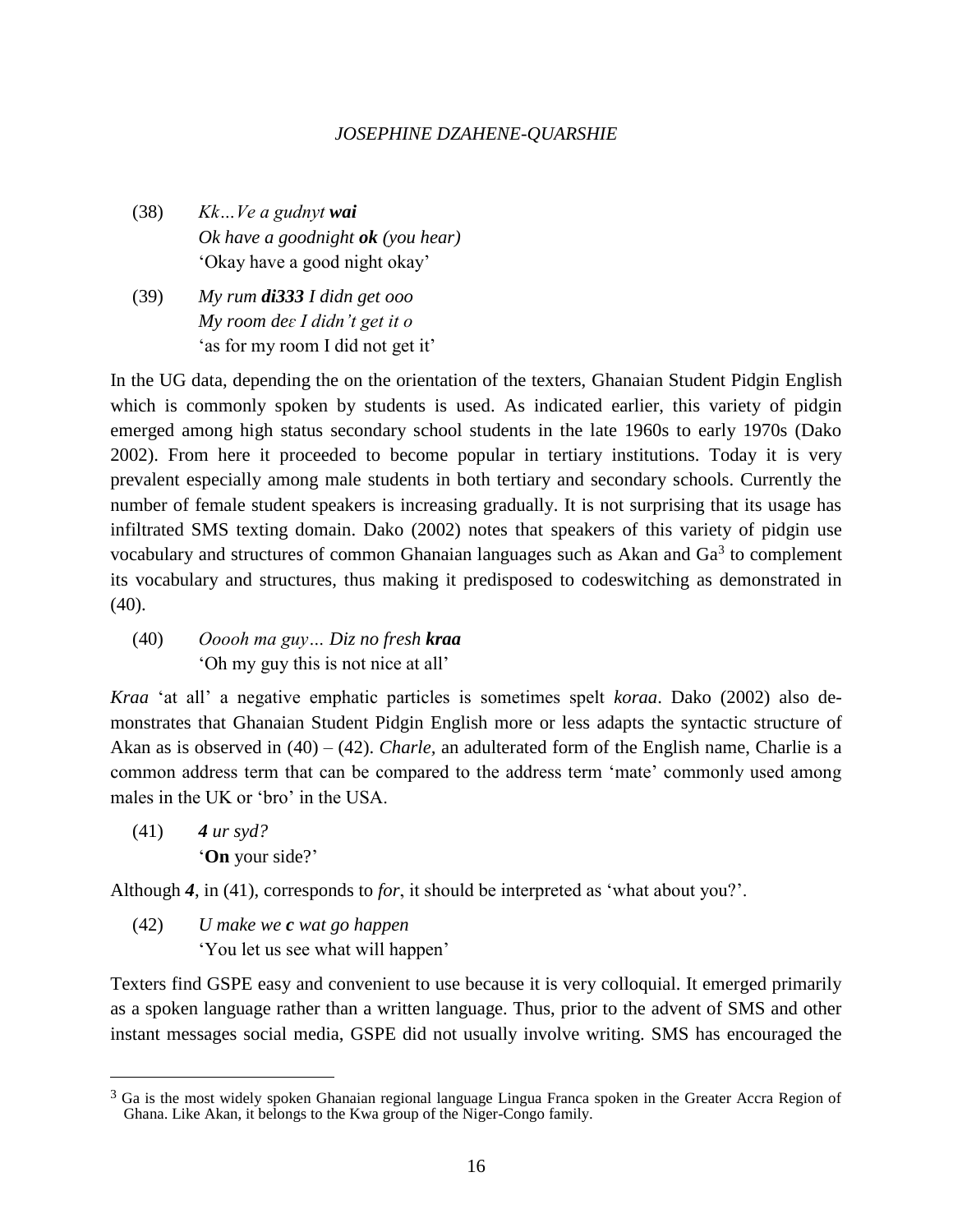documentation of GSPE. Its frequent use in SMS messages also buttress the point that texters of SMS often, seek to communicate in a more aural manner. This phenomenon does not occur in the UDS data, however it is possible that gradually, Lugha ya Mtaani 'Street Kiswahili' which is gaining popularity and acceptability among the Tanzanian society may penetrate student SMS texting language.

### **Conclusion**

The emergence of SMS and other instant message social media, has brought about innovative ways of using language especially championed by young people. The restriction on the number of characters in the early days of SMS was the initial motivating factor for the innovative use of various shortening strategies. Although English took the lead in this new way of expression, the culture has caught on in other parts of the world leading to the localization of these trends according to the linguistic landscape of a particular society.

This study has demonstrated that students of UDS in Tanzania and UG in Ghana through innovative ways localise the global features of SMS texting language to suit their linguistic environments. Thus there are features that make them unique. Numerals lend themselves to homophonic abbreviations in UDS data more so than in UG data. In the UG data usage of number homophones is fairly uniform across interlocutors. Vowel omission as a contraction strategy is less localized in the UDS data compared to the UG data. Contractions in the UG data are more varied, intricate and complex than in the UDS data. Although the Ghanaian data generally conform to global trends and strategies because its core language is English, there is a high degree of localization through the use of especially, discourse particles from local languages, codeswitching with local language as well as well as GSPE.

The UDS data also involve a high degree of localization through the adaptation of some English number/letter homophones in Swahili texts.

Especially the UG data indicate that in as much as economy of characters is desirable to texters, time and space is not spared in order to express and communicate important features such as emotions, state of mind, emphasis etc, through the use of repetitions and elongations.

Although the development of ICT initially fast-tracked the process of globalization, by shortening the distance between continents, countries, and cities through media such as skype, SMS, the internet and other instant messaging applications and social media and in the process has promoted homogeneity across the globe by disseminating trends from the western world to other parts of the world leading to massive adoption of trends in fashion, cinema, music, and other popular culture genres, today the dynamics of popular culture are gradually changing. The need to project a local identity has led to a gradual shift from the need to adopt global trends in many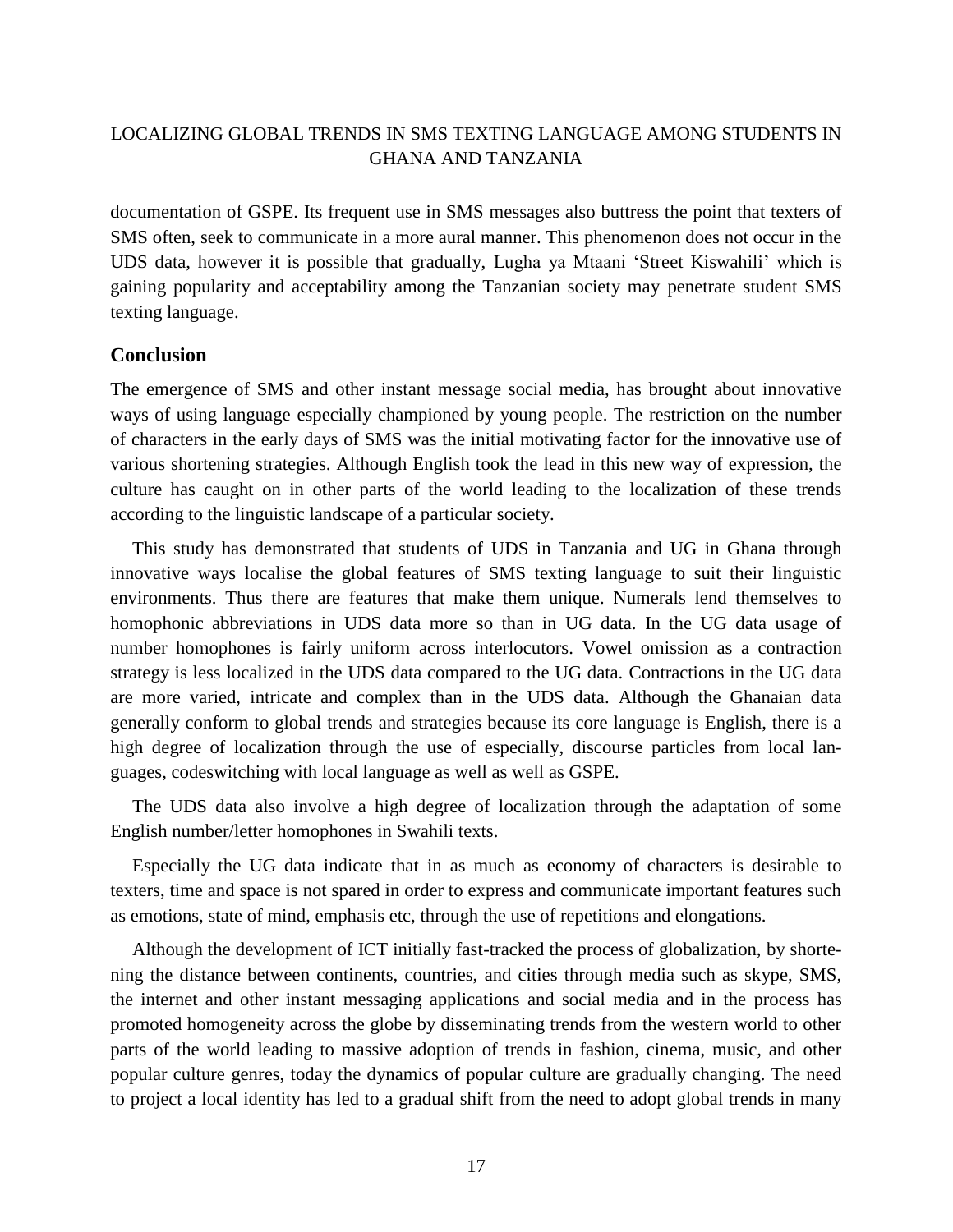aspects of life to the need to adapt global trends to the locale in order to make them relevant and suitable for the needs of the local environment. This is evident in several popular culture genres such as music, fashion, advertising, etc. including SMS texting language as demonstrated in this study. The current study has served as a preliminary research on on the localization of SMS texting language among students of UDS and UG. Further studies involving a larger corpus and scope need to be undertaken to uncover more subtle findings about the global and local dynamics of SMS texting language.

## **References**

- Al-Khatib, Mahmoud A. & Sabbah, Enaq H. 2008. Language Choice in Mobile Text Messages among Jordanian University Students. *SKY Journal of Linguistics* 21: 37-65.
- Aziz, Shazia, Shamim, Maria, Faisal, Muhammad Aziz & Priya Avais. 2013. The Impact of Texting/SMS Language on Academic Writing of Students - What do we need to panic about? *Elixir Ling. & Trans.* 55: 12884-12890.
- Barasa, Sandra & Mous, Maarten. 2009. The Oral and Written Interface in SMS: in Kenya Technologically Mediated Communication. *LOT Occasional Series* 15: 234-242.
- Barseghyan, Liana. 2006. On Some Aspects of Internet Slang.

<http://ysu.am/files/Liana%20BARSEGHYAN.pdf> (last visited 02-27-2017).

Bieswanger, Markus. 2006. 2 abbrevi8 or not 2 abbrevi8: A contrastive analysis of different shortening strategies in English and German text messages.

<http://studentorgs.utexas.edu/salsa/proceedings/2006/Bieswanger.pdf> (last visited 02-27- 2017).

- Blommaert, Jan. 1990. Standardization and diversification in Kiswahili. *Kiswahili* 57: 22-32.
- Bodomo, Adams B. 2009. *Computer-Mediated Communication for Linguistics and Literacy: Technology and Natural Language Education: Technology and Natural Language Education*. Hershey & New York: Information Science Reference.
- Chiad, Muayyad Omran. 2008. Structural and Linguistic Analysis of SMS Text Messages. *Journal of Kerbala University* 6, 4:15-27.
- Crystal, David. 1997. *English as a Global Language*. Cambridge: Cambridge University Press.
- Crystal, David. 2008. *Txting: The g8t dbt*. Oxford: Oxford University Press.
- Dako, Kari. 2002. Student Pidgin (SP): The Language of Educated male Elite. *Research Review*  18, 2: 53-62.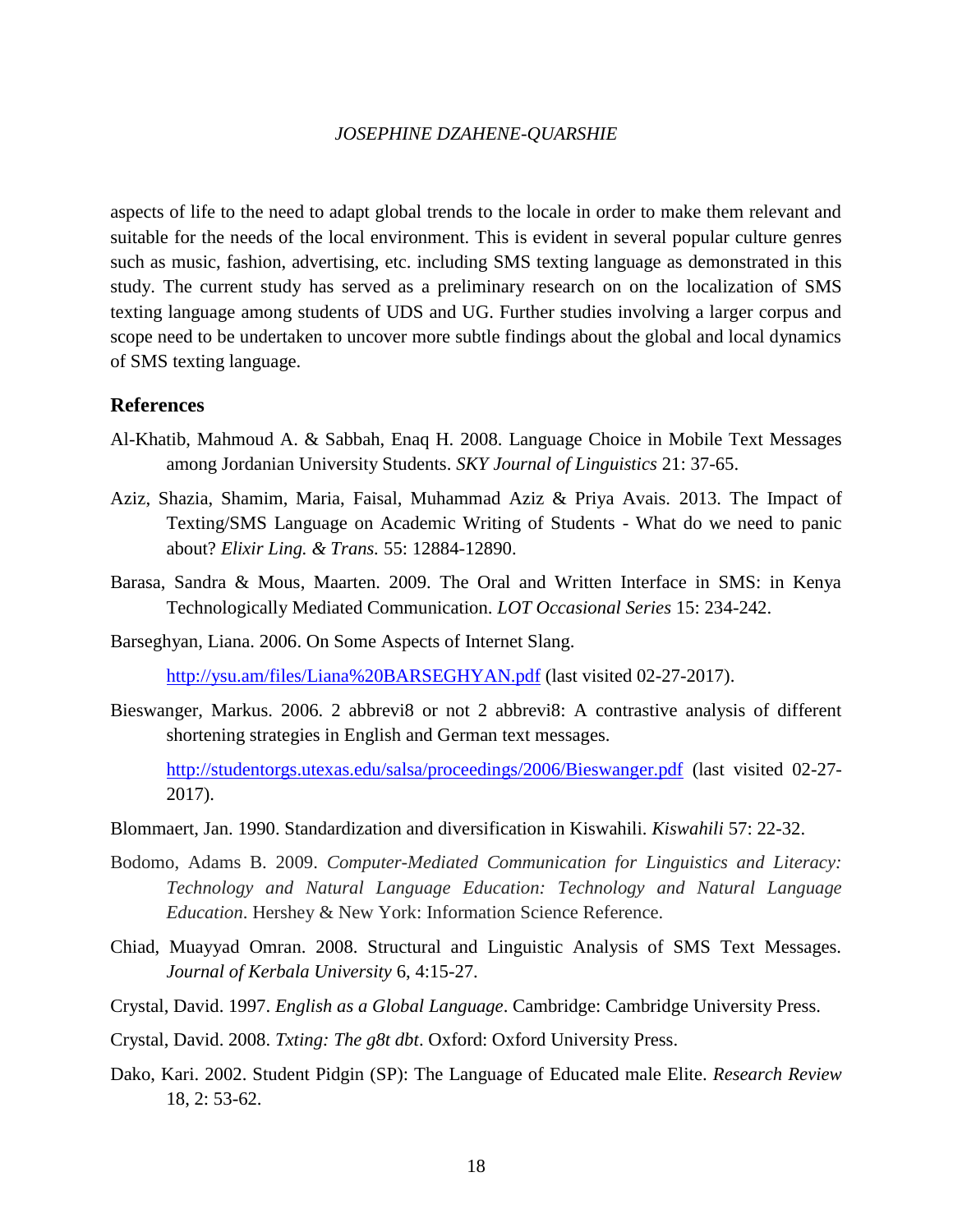- Dzahene-Quarshie, Josephine. 2011. Language Policy, Language Choice and Language Use in Tanzanian Parliament. *Legon Journal of the Humanities* 22: 27-70.
- Dzahene-Quarshie, Josephine & Moshi, Lioba. 2014. The Dilemma of language in Education Policies in Ghana and Tanzania. *Cross-Cultural Studies* 34: 149-174.
- Ethnologue. Languages of the World. 2017. Tanzania.<https://www.ethnologue.com/country/TZ> (last visited 02-27-2017)
- Ethnologue. Languages of the World. 2017. Ghana. <https://www.ethnologue.com/country/GH> (last visited 02-27-2017)
- Farina, Francesca & Lyddy, Fiona. 2011. The Language of Text Messaging: "Linguistic Ruin" or Resource? *The Irish Psychologist* 37, 6: 145-149.
- Githiora, Chege. 2016. Sheng: The Expanding Domains of an Urban Youth Vernacular. *Journal of African Cultural Studies*: 1-16.

<http://www.tandfonline.com/doi/full/10.1080/13696815.2015.1117962> (last visited 02- 27-2017).

Grace, Abbie Kemp, Nenagh, Martin, Frances Heritage & Parrila, Rauno. 2012. Undergraduates' use of Text Messaging Language: Effects of Country and Collection Method. *[Writing Systems](http://www.tandfonline.com/toc/pwsr20/4/2)  [Research](http://www.tandfonline.com/toc/pwsr20/4/2)* 4, 2: 167-184.

- Hahn, Hans Peter and Kibora, Ludovic. 2008. The domestication of the mobile phone: oral society and new ICT in Burkina Faso. *Journal of Modern African Studies* 46, 1: 87-109.
- Ho, Wai Chung. 2003. Between Globalisation and Localisation: A Study of Hong Kong Popular Music. *LEWI Working Paper Series* 7.

[http://repository.hkbu.edu.hk/cgi/viewcontent.cgi?article=1035&context=lewi\\_wp](http://repository.hkbu.edu.hk/cgi/viewcontent.cgi?article=1035&context=lewi_wp) (last visited 02-27-2017).

Kihore, Yared M. 2004. Masuala ya Kisarufi katika Magazeti ya Mitaani ya Kiswahili Nchini Tanzania. *Swahili Forum* 11: 107-119.

[http://www.qucosa.de/fileadmin/data/qucosa/documents/9820/11\\_08\\_Kihore.pdf](http://www.qucosa.de/fileadmin/data/qucosa/documents/9820/11_08_Kihore.pdf) (last visited 02-27-2017).

Ling, Rich, 2005. The socio-linguistics of SMS: An analysis of SMS use by a random sample of Norwegians in. *Mobile communications: Renegotiation of the social sphere,* ed. by Rich Ling and Per E. Pedersen. London: Springer. pp. 335-349.